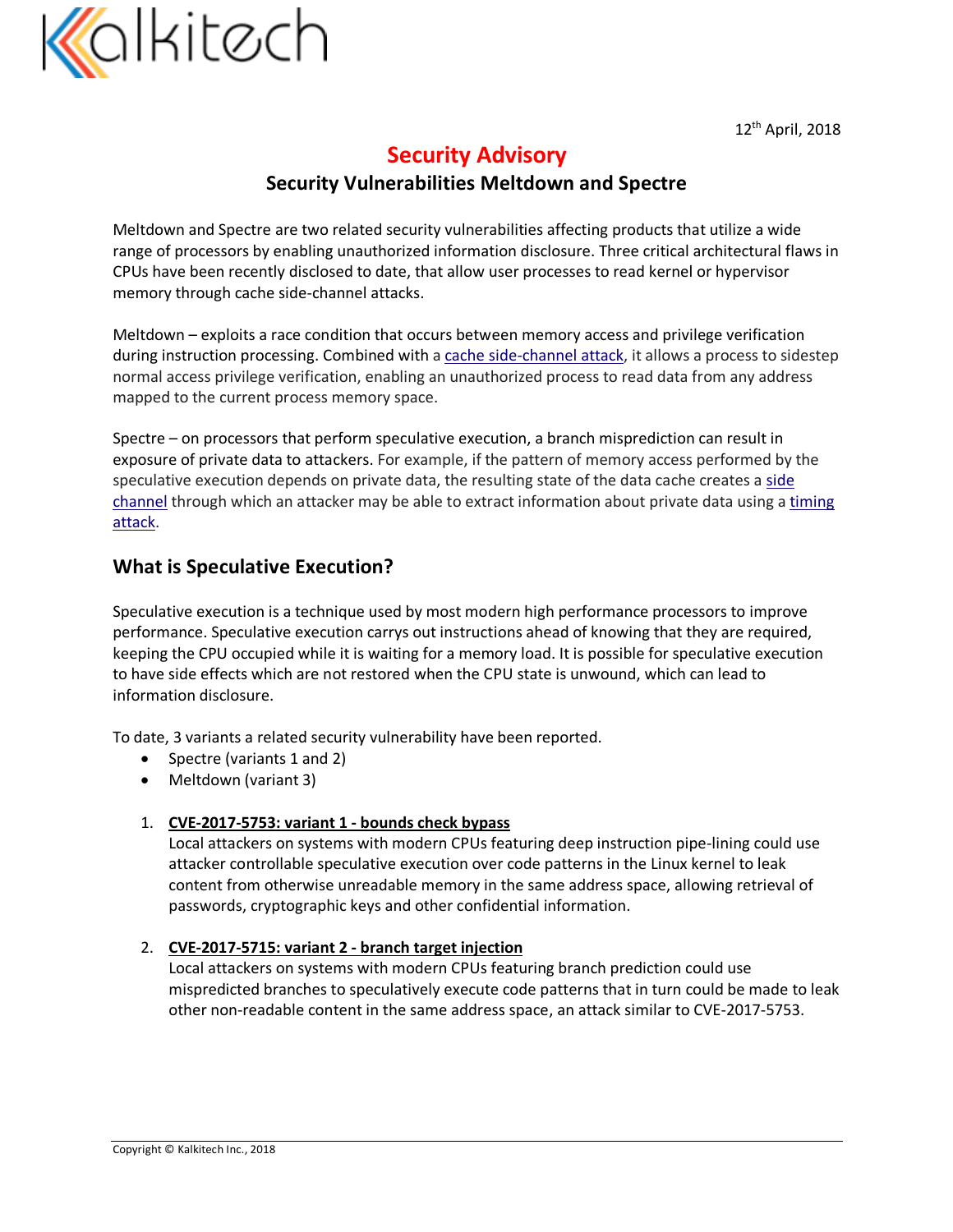

#### 3. **CVE-2017-5754: variant 3 - rogue data cache load**

Local attackers on systems with modern CPUs featuring deep instruction pipelining could use code patterns in user space to speculative executive code that would read otherwise read protected memory, an attack similar to CVE-2017-5753.

### **How do the attacks work?**

All the attacks result in information leaked from higher privileged or isolated same privileged contexts, typically using an architectural side channel. The premise is that bugs in the CPU speculative execution can alter the micro architectural state, even when the speculated instructions are rolled back. Malicious software can trigger this sequence and then use a side channel to read the information. The side channels typically employed are cache timing side channels. The basic principle behind cache timing side-channels is that the pattern of allocations into the cache, and, in particular, which cache sets have been used for the allocation, can be determined by measuring the time taken to access entries that were previously in the cache, or by measuring the time to access the entries that have been allocated. This then can be used to determine which addresses have been allocated into the cache.

## **Impact on Kalkitech Products**

With the available information to date from various public announcements and published vendor information, we have assessed the products listed below, some of which are vulnerable to Meltdown and Spectre. We are actively monitoring updates from vendors and as additional information or changes become available that changes the information below, we will publish an update to this Security Advisory.

| <b>Series</b>                    | Processor/Soc Vendor       | <b>Meltdown</b> | Spectre |
|----------------------------------|----------------------------|-----------------|---------|
| <b>SYNC 211</b>                  | Digi                       | No.             | No.     |
| <b>SYNC 221</b>                  | Microchip                  | No              | No      |
| <b>SYNC 241</b>                  | Microchip                  | No              | No      |
| <b>SYNC 261</b>                  | <b>Texas Instruments</b>   | No              | Yes     |
| SYNC 941/943                     | ST-Microelectronics        | No.             | No.     |
| <b>SYNC 1811</b>                 | ST-Microelectronics        | No.             | No      |
| <b>SYNC 1851</b>                 | ST-Microelectronics        | No.             | No      |
| <b>SYNC 1911</b>                 | Microchip                  | No.             | No.     |
| <b>SYNC 2000</b>                 | Microchip                  | No.             | No.     |
| <b>SYNC 2101</b>                 | Microchip                  | No              | No      |
| <b>SYNC 2111</b>                 | Microchip                  | No              | No.     |
| <b>SYNC 3000</b>                 | <b>NXP</b>                 | No.             | Yes     |
| <b>SYNC 4000</b>                 | Intel                      | Yes             | Yes     |
| ASE 2000 - BCOM-USB Device       | <b>ST Microelectronics</b> | No.             | No      |
| ASE Bell 202 Modems (Box / Rack) | Microchip                  | No.             | No.     |
| <b>ASE SPTSRV-4</b>              | Microchip                  | No              | No      |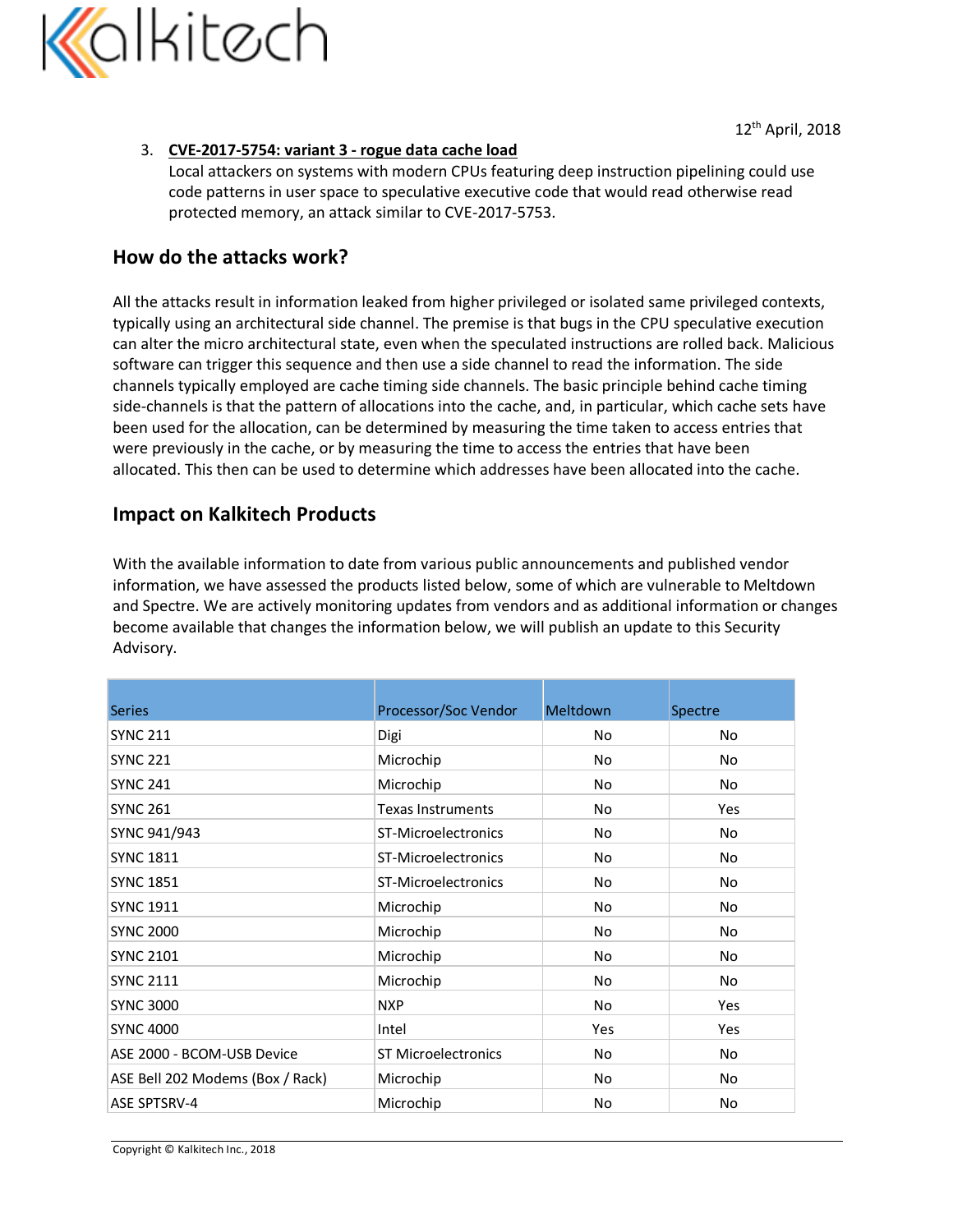

| <b>ASE SPTSRV-8</b>         | Microchip        | No | No. |
|-----------------------------|------------------|----|-----|
| ASE SPTSRV-16               | Microchip        | No | No. |
| ASE ARMNET-4                | Microchip        | No | No. |
| <b>ASE BCOM-TSRV</b>        | Microchip        | No | No. |
| ASE SAM - 900               | Intel [AAEON-PC] | No | No  |
| ASE - Older Versions of SPT | AMD              | No | No  |

## **What should Customers do if their Kalkitech product is listed as vulnerable?**

## **SYNC 261 and SYNC 3000**

Vulnerabilities exposed by Spectre are characterized by the need to download a malicious executable code to the device under attack to run on the device and exploit the vulnerability to gain access to unauthorized memory. The typical scenarios being used to describe these exploits revolve around desktop systems and servers where applications like browsers connect to remote machines and present opportunities to run code downloaded from those remote machines, thereby providing a natural path for malicious code to enter the system.

SYNC261 and SYNC3000 are embedded and highly "closed" devices which provide no options to download and execute external code during regular operation. To exploit the vulnerability presented by Meltdown and Spectre, a malicious user must explicitly gain access to install executable programs and then use that access to install into the device custom software designed to use the vulnerability. If the operating environment of these devices provide for standard physical and network security, the opportunities for this exploit may be greatly diminished or non-existent. Hence from the viewpoint of their embedded nature and the resulting diminished attack surface they present, SYNC261 and SYNC3000 users may not be required to take any actions to protect their devices against these vulnerabilities.

As soon as new Linux kernels are available from processor / operating system vendors that address this fix and can be integrated into these platforms, we will notify our customers.

## **SYNC 4000**

SYNC 4000 devices deploy Kalkitech protocol software solutions on a off-the-shelf server hardware installed with off-the-shelf Linux distribution. Therefore, the SYNC 4000 is vulnerable to the exploits presented by Meltdown and Spectre. Specifically, the vulnerabilities are not created or introduced by Kalkitech's application software but exist as a result of the processor design and the way that the Operating System uses it. The protective measures to mitigate this vulnerability is currently limited to software fixes in the Operating System. These fixes are expected to be delivered by the Operating System vendors and Kalkitech is monitoring the situation closely to identify the appropriate fix.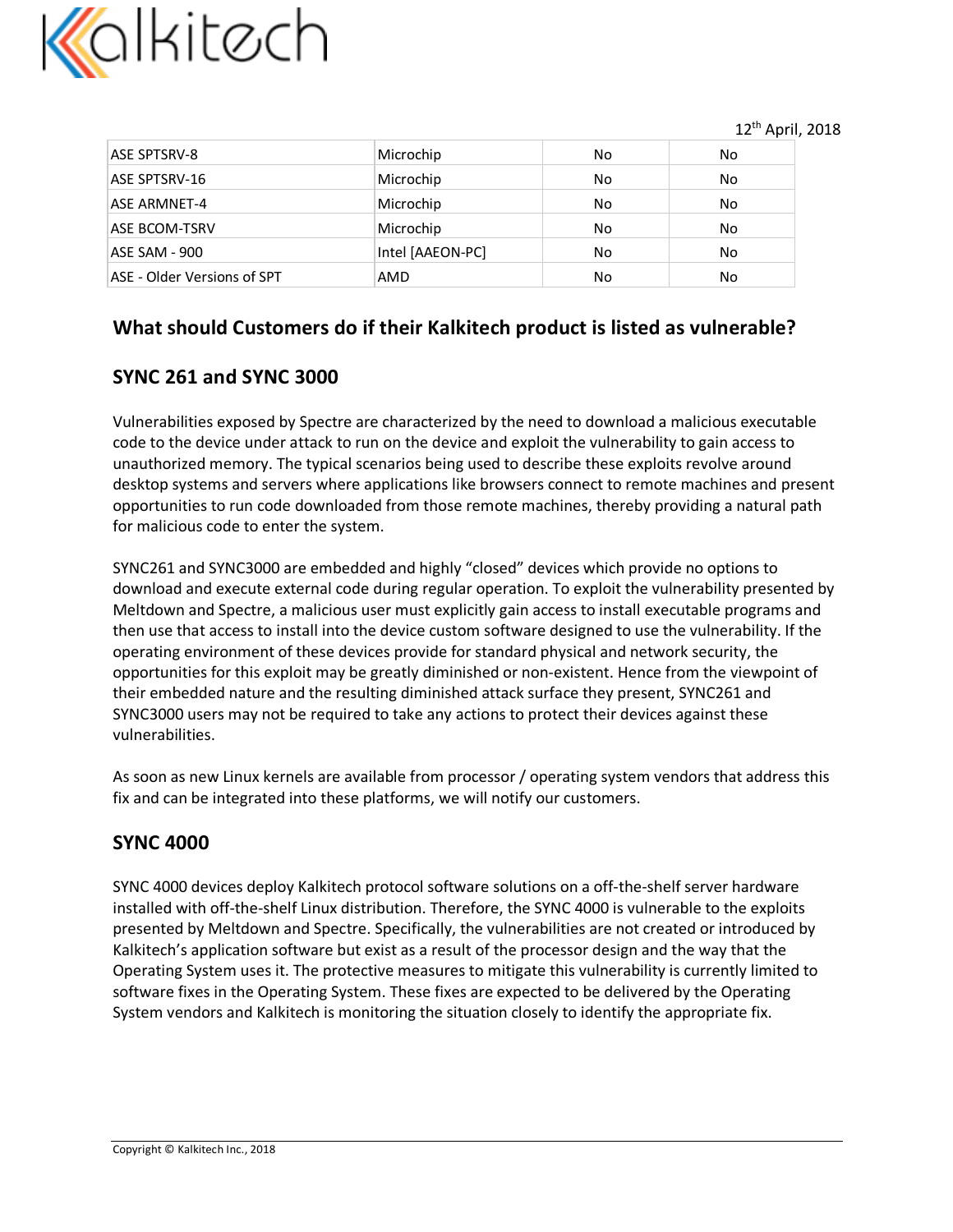

## **In General, please follow these guidelines for all products supplied by Kalkitech:**

- 1. Since these security vulnerabilities can be exploited only if external software is installed on our products, that can exploit this vulnerability, Kalkitech recommends not to run any software other than that is supplied by Kalkitech.
- 2. Kalkitech also recommends our products be always used within your internal firewall and not exposed to the Internet or even business IT systems, if possible.
- 3. If you are unsure of the authenticity of any of Kalkitech software delivered, please request an SHA key to verify it before you install it.
- 4. Please keep updating the firmware and kernel from time-to-time and register in our support portal to receive notices. All our customers with an active warranty receive updates from us on new releases to firmware and kernel, when available from Operating System Vendors for the affected processors used in our products.

We will revise this Notice with updates as more information becomes available from Operating System and Processor vendors. General announcements will be available on our website as to affected hardware, while specific actions that affect you will be separately intimated and driven by Kalkitech Security Policy.

## **Support**

**For any additional information or specific questions, please contact our support at support@kalkitech.com or support@ase-systems.com. Please also visit our website for any new updates.**

## **References**

NIST CVE 2017-5715 https://nvd.nist.gov/vuln/detail/CVE-2017-5715

NIST CVE 2017-5753 https://nvd.nist.gov/vuln/detail/CVE-2017-5753

NIST CVE-2017-5754 https://nvd.nist.gov/vuln/detail/CVE-2017-5754

https://googleprojectzero.blogspot.in/2018/01/reading-privileged-memory-with-side.html

## Update from CPU Vendors

## AAEON http://www.aaeon.com/en/ni/security-announcement-intel-side-channel-vulnerability